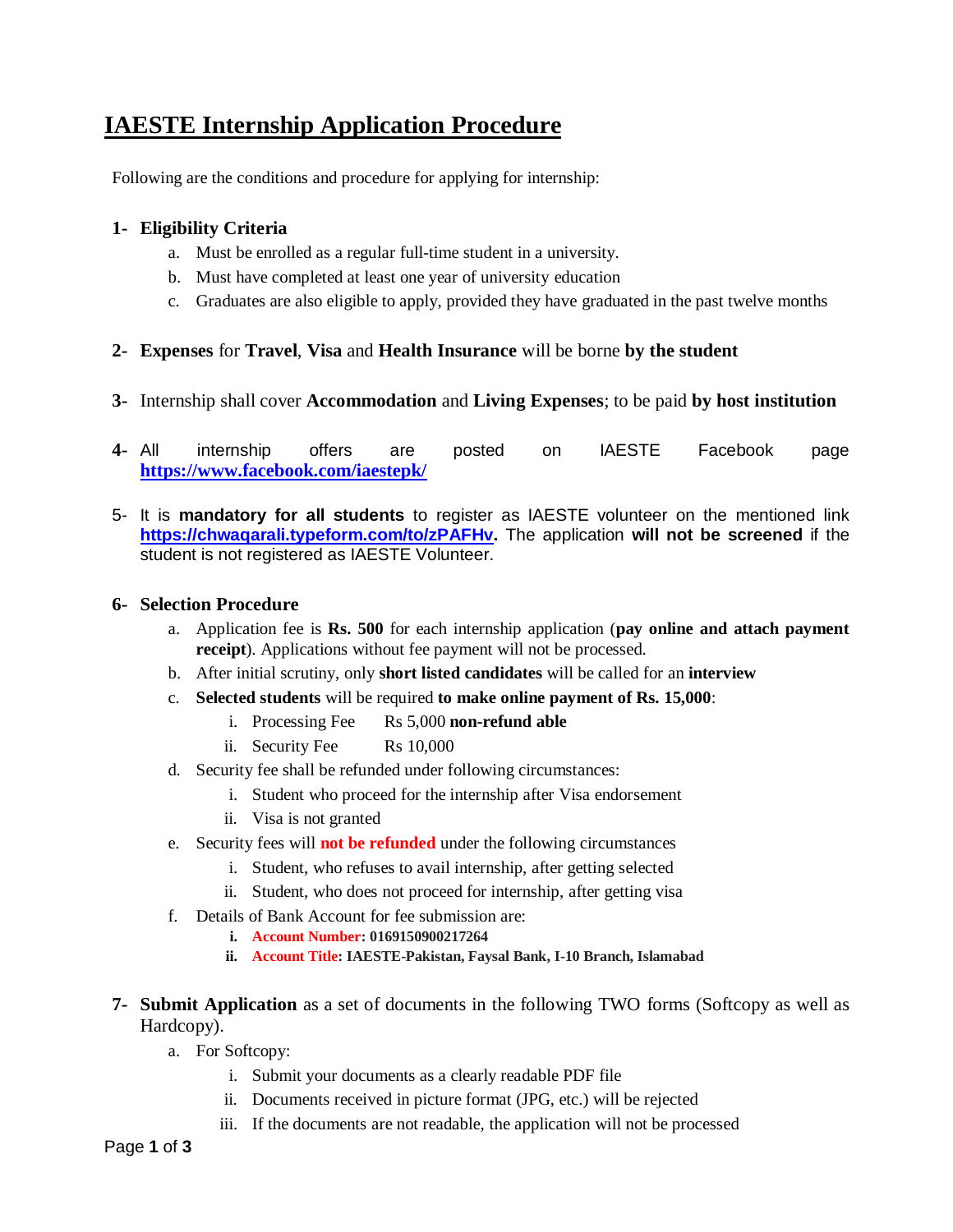- iv. Email the application at [outgoing@iaestepakistan.org.pk](mailto:outgoing@iaestepakistan.org.pk)
- b. For hardcopy:
	- i. Send application to IAESTE, FAST House, Rohtas Road, G-9/4, Islamabad.
- **8-** Applications received after the deadline will not be entertained

## **9- Submit the following documents in the following TWO folders:**

- a. Nomination.pdf
- b. Portfolio.pdf

## **10- Nomination.pdf:**

- a. NOMINATION FORM
	- i. Personal information as stated in the passport (If you have applied for a passport, write "Applied")
	- ii. Each internship offer specifies the time period. For Example, if the dates mentioned are 01 June 2018 - 25 Aug 2018. The number of weeks are also mentioned e.g., 12 weeks. The desired time period by the student shall be mentioned.
	- iii. Sign the document
	- iv. Nominating Country (write PAKISTAN, and also the DATE)
	- v. Signatures on the Nomination form will be of National Secretary of IAESTE (Pakistan). Exchange coordinators will be responsible for getting these signatures.

#### b. LANGUAGE CERTIFICATE

i. This certificate is to be filled and signed by the university authorities.

#### c. ENROLLMENT CERTIFICATE

- i. This certificate is either from the Controller Examination or Head of Department of the respective university.
- ii. This certificate is mandatory for those, who are currently enrolled in a university.

#### d. RECOMMENDATION LETTER

i. This letter is from a Professor of the university. Make sure that you have studied a course from the Professor. The letter should highlight the work done and the performance of the student in that particular course. The letter should be printed on the **university letter head.**

#### e. TRANSCRIPT

- i. Transcript is mandatory for each application. Submit one transcript stating details of all the courses studied, and the awarded grades.
- f. PASSPORT
	- i. Scan the passport (pages stating Personal information and photograph)
- g. PICTURE